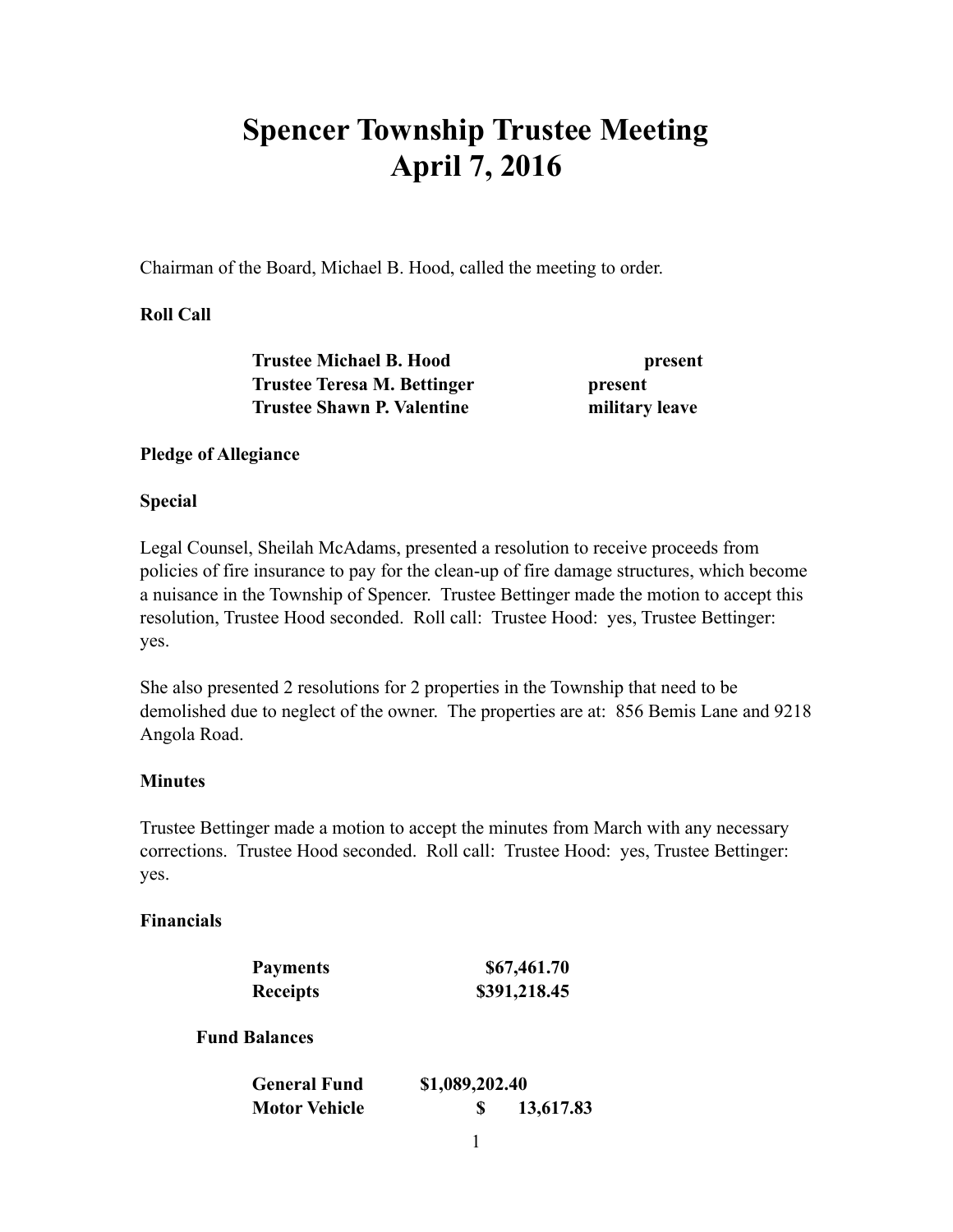|                         | \$1,204,516.37 |
|-------------------------|----------------|
| <b>Permissive Motor</b> | 10,627.64      |
| <b>Fire Fund</b>        | 49,084.10      |
| <b>Gas</b> Tax          | 41,984.40      |
|                         |                |

Trustee Bettinger made a motion to accept the financials, Trustee Hood seconded. Roll call: Trustee Hood: yes, Trustee Bettinger: yes.

## **Pay Bills**

Trustee Bettinger made the motion to pay the bills, Trustee Hood seconded. Roll call: Trustee Hood: yes, Trustee Bettinger: yes.

## **Zoning Report**

Zoning Inspector, Dean Croskey, gave the zoning report.

6 Zoning permits were issued for the month. 8 violations were issued for the month. Notice was put in the paper for the demo of the old Spud's property. 2 additional bids were received. Mr. Croskey reviewed the bids. Klumm Brothers were selected. Trustee Bettinger made the motion, Trustee Hood seconded. Roll call: Trustee Hood: yes, Trustee Bettinger: yes.

Property at 856 Bemis Lane has been declared a nuisance. This property was damaged by fire. The homeowner has not contacted the Township in regards to clean up. The Township will use an escrow check issued to the Township for the cleanup. The remainder will be reimbursed to the owner of the property.

Property at 9218 Angola Road has also been declared a nuisance. The owner will be notified of the declaration.

## **Zoning Commission**

Zoning Commission Chairman, Jack Gulvas, gave the report. There was a meeting to discuss matters with the Zoning Inspector. The meeting was very productive.

## **BZA**

Vice Chair, Jacky Dale reported no meeting. Request has been made for a reorganizational meeting.

## **TARTA**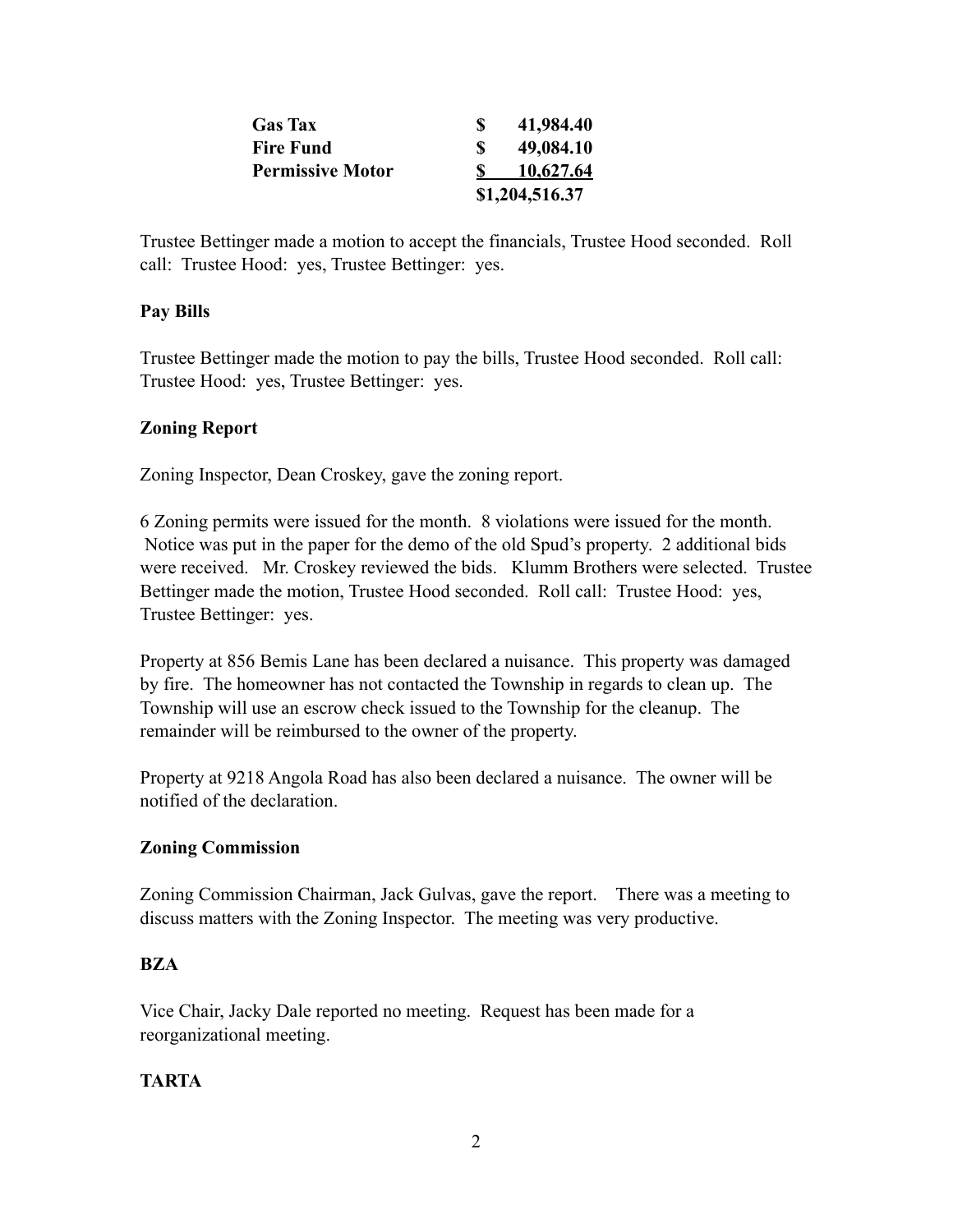Ms. Dale did attend the TARTA Board meeting. Spencer does not have a seat on the Board because we are not members. She gave a report that will be attached to the minutes.

#### **Road Report**

Road Superintendent, Dean Croskey, gave the report.

Plowing and salting occurred and prep for spring season. 6 tons of salt were used.

Fire Inspection on both buildings, some violations, all were corrected within the week. Cold patch filling has begun. 3 loads have been used so far.

Grass seed and weed killer were purchased for the year.

Brush clearing has begun throughout the Township. No through truck signs have been installed.

Requests for road lights have been submitted to Toledo Edison.

Electrical work is needed on the carport on the back of the maintenance building. Mr. Croskey submitted bids.

Mr. Croskey also submitted bids for tree work on Schwamberger Road by City Tree Service. There was discussion on the matter. The matter was tabled until more bids can be received.

## **Fire Report**

Fire Chief, Carl Arnold, gave the report.

|                   | <b>Fire</b> | <b>EMS</b> |
|-------------------|-------------|------------|
| <b>Spencer</b>    | 1           | 26         |
| <b>Harding</b>    | 1           | 0          |
| <b>Swanton</b>    | 3           | 11         |
| <b>Mutual Aid</b> |             |            |

## **Total Runs = 44**

Ken Thomas has resigned from the department after 11 years. He is moving out of state.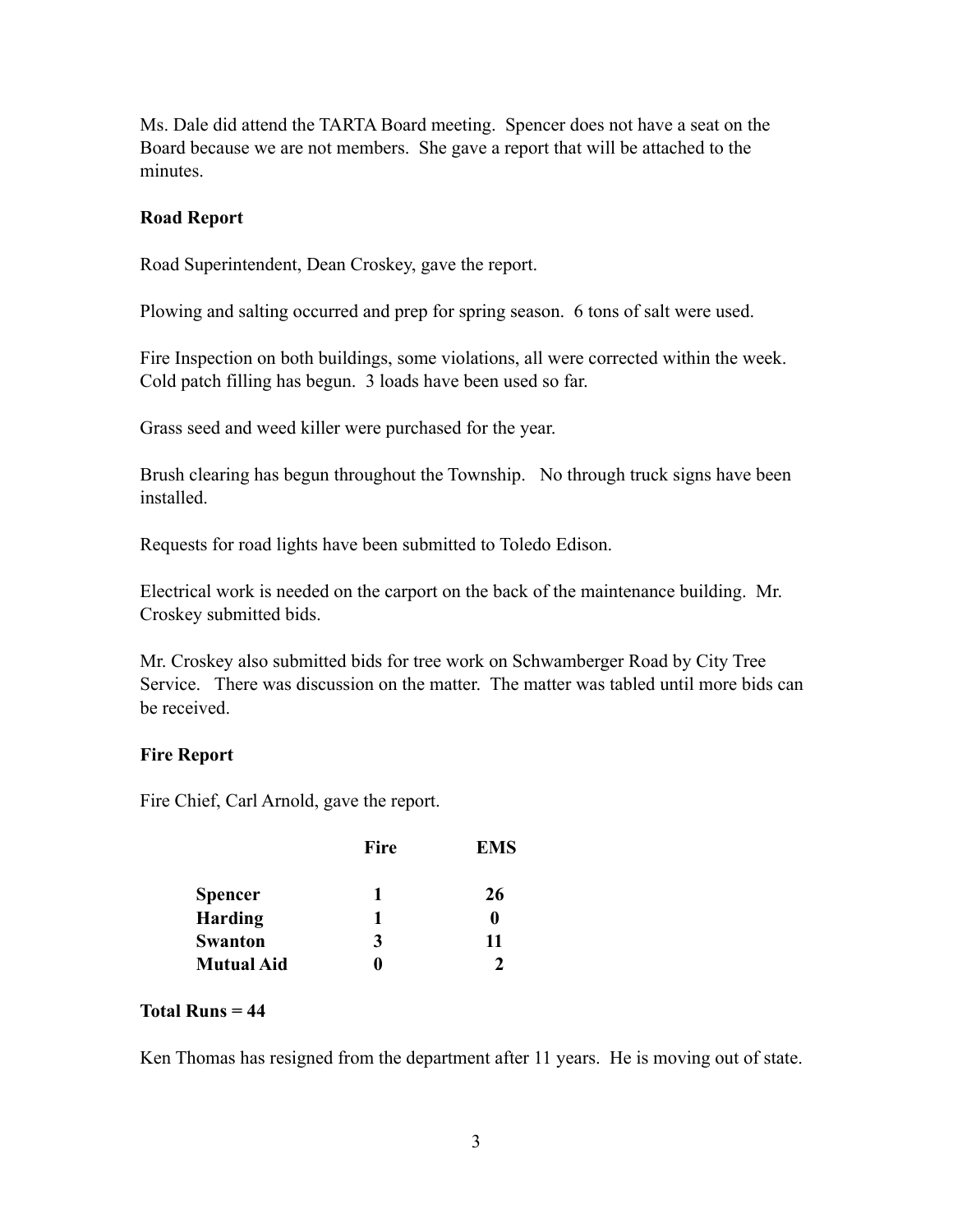Minimum training standards for the Township are being requested. These standards are to meet the level of firefighter 1 as outlined in ORC 505.38 (1). Currently the volunteers that man the station may not meet the necessary standards. Trustee Bettinger made a motion to meet this standard, Trustee Hood seconded. Roll call: Trustee Hood: yes, Trustee Bettinger: yes.

Chief Arnold requested duty uniforms at a cost of \$300/employee. The cost for the Township would be \$5,100. After discussion, Trustee Bettinger made the motion for the purchase, Trustee Hood seconded. Roll call: Trustee Hood: yes, Trustee Bettinger: yes.

The Fire Department had the opportunity to participate in the celebration honoring Mattie Taylor for her years of service in the Community.

Ray Croskey was celebrated for his 25 years of service!!!

# **JEDZ**

Trustee Hood reported no meeting for the month.

# **Correspondence**

The Fiscal Officer gave the correspondence report.

Trustee Bettinger reported Harriet, Berkey and Schwamberger Roads are all in need of repair. A request from the Board of Trustees needs to be submitted to the County Engineer for 2018.

Resident inquired on if there would be an unlimited pickup any time soon. Trustee Bettinger feels we need to have unlimited pickup twice per year, Trustee Hood is in agreement. Trustee Bettinger made the motion for pick up 2 times a year, Trustee Hood seconded. Roll call: Trustee Hood: yes, Trustee Bettinger: yes.

Lucas County Engineer issued Township mileage certification, which is: 9.85 miles.

Financial Resolution was signed for the Bemis/Bancroft, Oak Terrace Road project. Trustee Bettinger made the motion, Trustee Hood seconded. Roll call: Trustee Hood: yes, Trustee Bettinger: yes.

# **Old Business**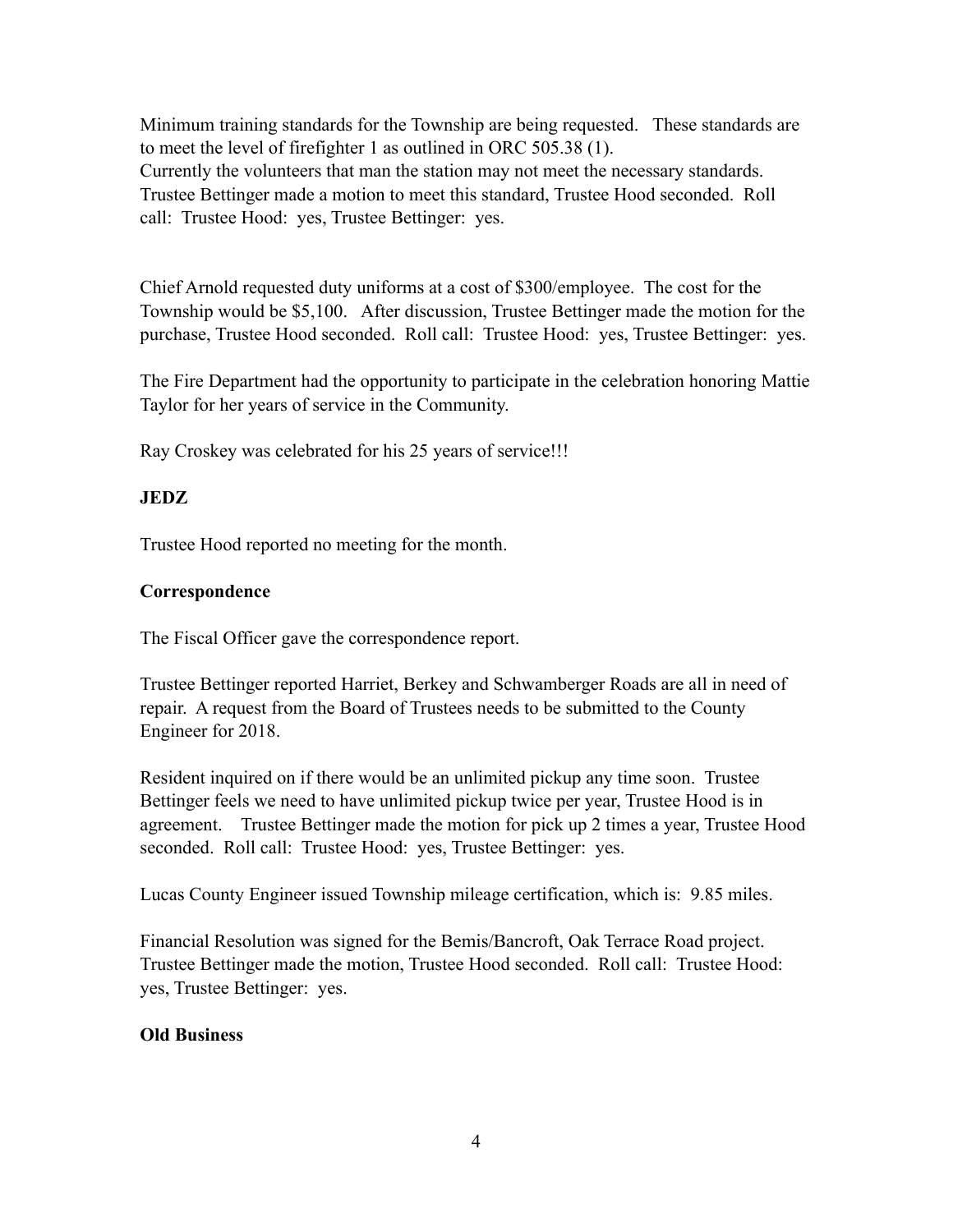Trustee Bettinger questioned if the tree work for Schwamberger road should go in the newspaper. Mr. Dean Croskey offered to work with resident and business owner, Mr. Dean Anderson on this project with the wording of the ad.

Curt Lancaster, resident, gave his opinion that we need to get bids outside of the Township. He also commended the Trustees on how nicely they were working together.

## **New Business**

Trustee Hood read a letter for project funding for Community Development Block Grant funding for slum and blighted housing. Trustee Hood identified 15 houses that meet the criteria. After discussion and reading of the resolution, Trustee Bettinger made a motion to fill out an application for the grant, Trustee Hood seconded. Roll call: Trustee Hood: yes, Trustee Bettinger: yes.

The Fiscal Officer will look into joining the Open Checkbook program through Josh Mandel's Office. Trustee Bettinger made the motion, Trustee Hood seconded. Roll call: Trustee Hood: yes, Trustee Bettinger: yes.

Trustee Bettinger brought up drug testing for Township employees including the elected officials.

Trustee Hood read correspondence from the Prosecutor's Office requesting Trustees Hood and Bettinger declare Shawn P. Valentine's seat is not vacant. Trustee Bettinger stated that this is in the hands of the Ohio Supreme Court and we will wait for their decision. Trustee Bettinger made it clear that putting it in the hands of the Ohio Supreme Court and letting them decide was Trustee Hood wishes in February of this year. She also stated she had previously asked Trustee Hood 3 times prior to rescind the declaration of a vacancy of Trustee Valentine's position through resolution in January of this year and the motion died.

## **Land Use**

LaTonya Boyd, land use committee, member gave a report.

Currently their board has received 4 Requests for Proposals for companies that want to market and help "rebrand" the Township.

The meetings for Land Use run the 3<sup>rd</sup> Thursday at 6:00pm at the Township Hall.

## **Open to the Public**